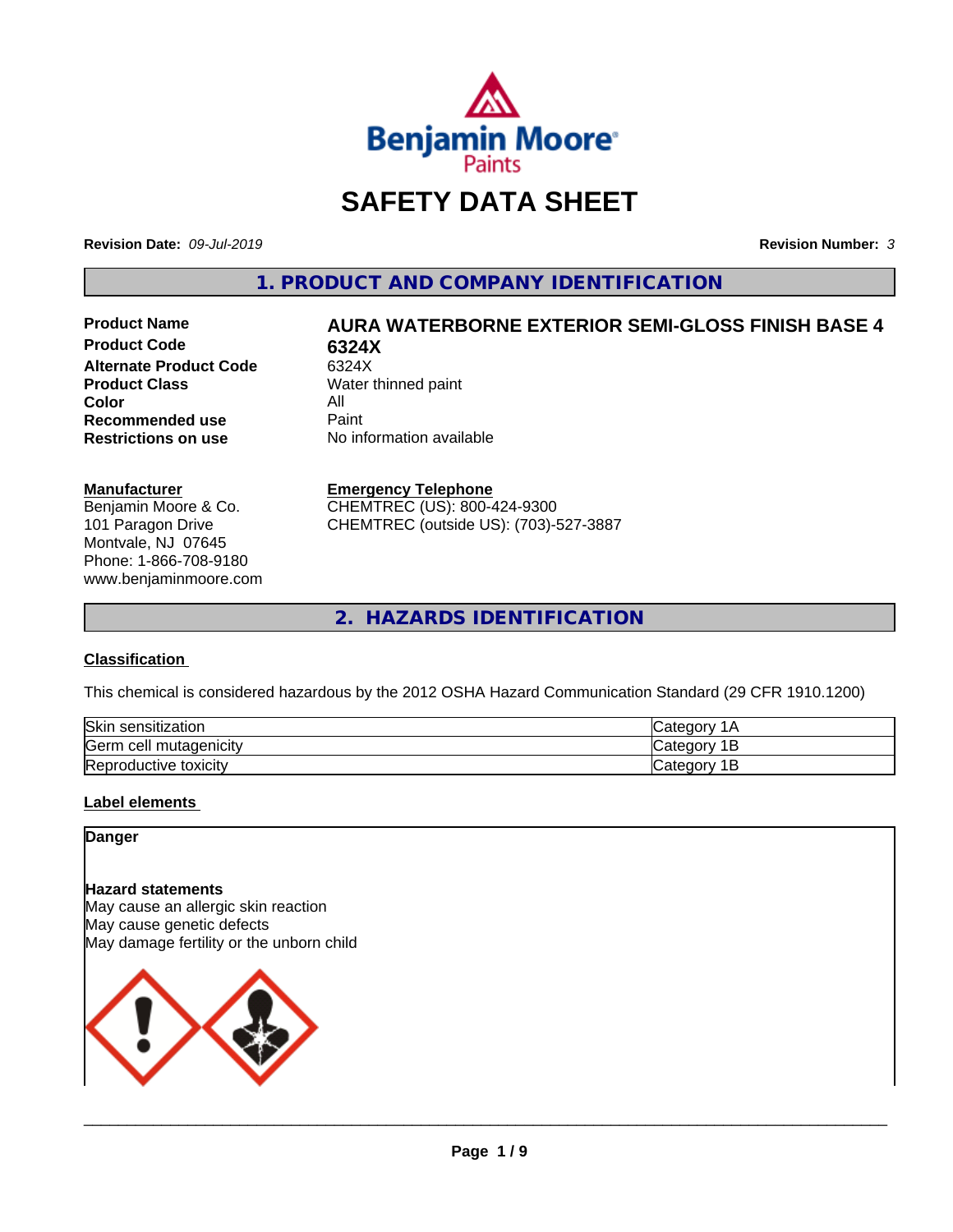#### **Precautionary Statements - Prevention**

Obtain special instructions before use Do not handle until all safety precautions have been read and understood Use personal protective equipment as required Avoid breathing dust/fume/gas/mist/vapors/spray Contaminated work clothing should not be allowed out of the workplace Wear protective gloves

#### **Precautionary Statements - Response**

IF exposed or concerned: Get medical advice/attention **Skin** IF ON SKIN: Wash with plenty of soap and water

If skin irritation or rash occurs: Get medical advice/attention Wash contaminated clothing before reuse

#### **Precautionary Statements - Storage**

Store locked up

#### **Precautionary Statements - Disposal**

Dispose of contents/container to an approved waste disposal plant

#### **Hazards not otherwise classified (HNOC)**

Not applicable

#### **Other information**

No information available

#### **Other hazards**

May cause allergic skin reaction

# **3. COMPOSITION INFORMATION ON COMPONENTS**

\_\_\_\_\_\_\_\_\_\_\_\_\_\_\_\_\_\_\_\_\_\_\_\_\_\_\_\_\_\_\_\_\_\_\_\_\_\_\_\_\_\_\_\_\_\_\_\_\_\_\_\_\_\_\_\_\_\_\_\_\_\_\_\_\_\_\_\_\_\_\_\_\_\_\_\_\_\_\_\_\_\_\_\_\_\_\_\_\_\_\_\_\_

| <b>Chemical name</b>                               | <b>CAS No.</b> | Weight-%    |
|----------------------------------------------------|----------------|-------------|
| Nepheline syenite                                  | 37244-96-5     | 1 - 5       |
| Hexanedioic acid, dihydrazide                      | 1071-93-8      | $0.5 - 1$   |
| Sodium C14-C16 olefin sulfonate                    | 68439-57-6     | $0.1 - 0.5$ |
| Decanedioic acid,                                  | 41556-26-7     | $0.1 - 0.5$ |
| bis(1,2,2,6,6-pentamethyl-4-piperidinyl) ester     |                |             |
| Poly(oxy-1,2-ethanediyl),                          | 104810-48-2    | $0.1 - 0.5$ |
| .alpha.-[3-[3-(2H-benzotriazol-2-yl)-5-(1,1-dimeth |                |             |
| ylethyl)-4-hydroxyphenyl]-1-oxopropyl]-.omega.-h   |                |             |
| ydroxy-                                            |                |             |
| Carbamic acid, 1H-benzimidazol-2-yl-, methyl       | 10605-21-7     | $0.1 - 0.5$ |
| ester                                              |                |             |
| Zinc oxide                                         | 1314-13-2      | $0.1 - 0.5$ |
| Poly(oxy-1,2-ethanediyl),                          | 104810-47-1    | $0.1 - 0.5$ |
| .alpha.-[3-[3-(2H-benzotriazol-2-yl)-5-(1,1-dimeth |                |             |
| ylethyl)-4-hydroxyphenyl]-1-oxopropyl]-.omega.-[   |                |             |
| 3-[3-(2H-benzotriazol-2-yl)-5-(1,1-dimethylethyl)- |                |             |
| 4-hydroxyphenyl]-1-oxoprop                         |                |             |

 $\overline{\phantom{a}}$  ,  $\overline{\phantom{a}}$  ,  $\overline{\phantom{a}}$  ,  $\overline{\phantom{a}}$  ,  $\overline{\phantom{a}}$  ,  $\overline{\phantom{a}}$  ,  $\overline{\phantom{a}}$  ,  $\overline{\phantom{a}}$  ,  $\overline{\phantom{a}}$  ,  $\overline{\phantom{a}}$  ,  $\overline{\phantom{a}}$  ,  $\overline{\phantom{a}}$  ,  $\overline{\phantom{a}}$  ,  $\overline{\phantom{a}}$  ,  $\overline{\phantom{a}}$  ,  $\overline{\phantom{a}}$ 

**Appearance** liquid **Odor**  little or no odor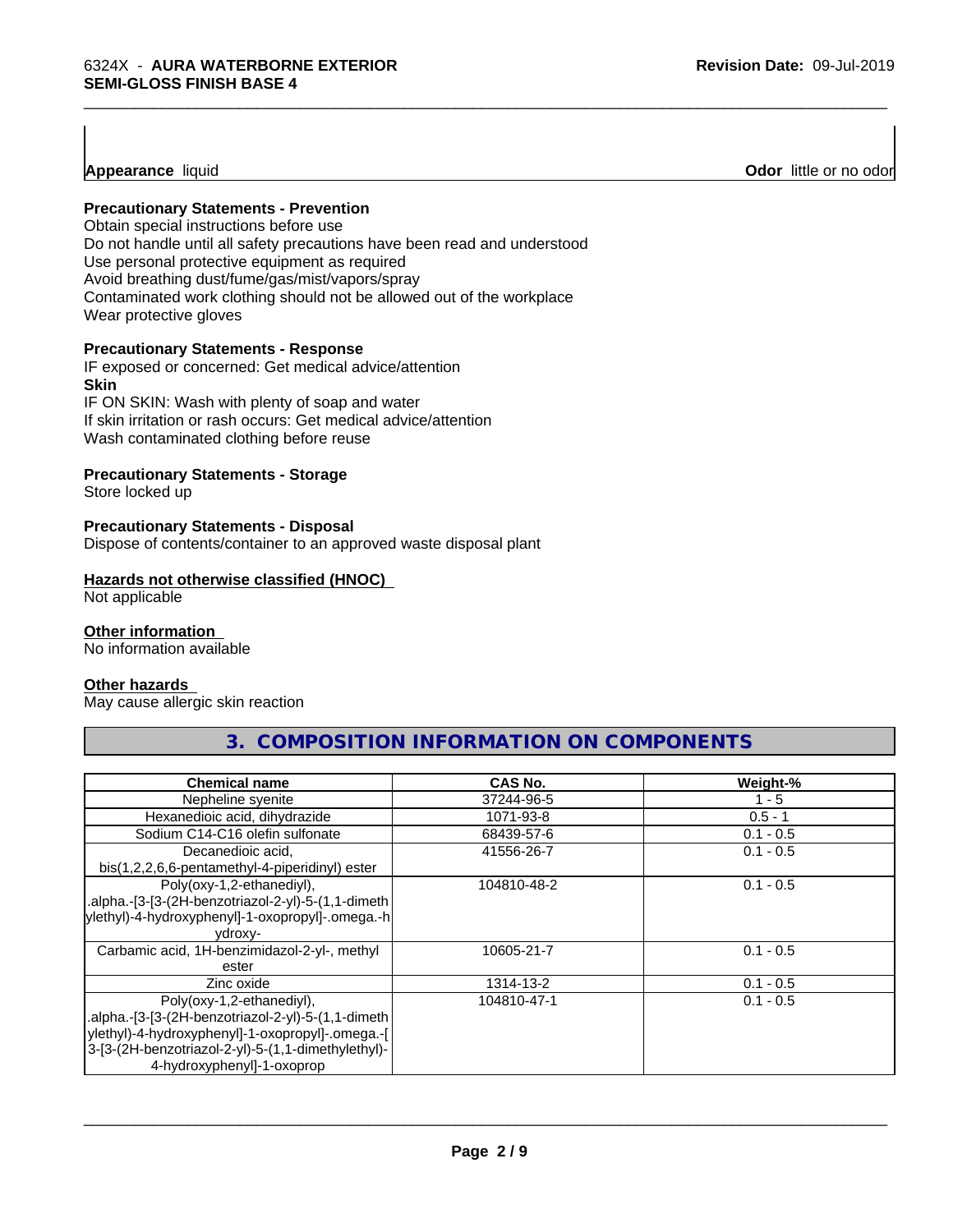|                                                  | 4. FIRST AID MEASURES                                                                                                                                                                                                               |
|--------------------------------------------------|-------------------------------------------------------------------------------------------------------------------------------------------------------------------------------------------------------------------------------------|
| <b>General Advice</b>                            | No hazards which require special first aid measures.                                                                                                                                                                                |
| <b>Eye Contact</b>                               | Rinse thoroughly with plenty of water for at least 15 minutes and consult a<br>physician.                                                                                                                                           |
| <b>Skin Contact</b>                              | Wash off immediately with soap and plenty of water while removing all<br>contaminated clothes and shoes. If skin irritation persists, call a physician. Wash<br>clothing before reuse. Destroy contaminated articles such as shoes. |
| <b>Inhalation</b>                                | Move to fresh air. If symptoms persist, call a physician.                                                                                                                                                                           |
| Ingestion                                        | Clean mouth with water and afterwards drink plenty of water. Consult a physician<br>if necessary.                                                                                                                                   |
| <b>Most Important</b><br><b>Symptoms/Effects</b> | May cause allergic skin reaction.                                                                                                                                                                                                   |
| <b>Notes To Physician</b>                        | Treat symptomatically.                                                                                                                                                                                                              |

\_\_\_\_\_\_\_\_\_\_\_\_\_\_\_\_\_\_\_\_\_\_\_\_\_\_\_\_\_\_\_\_\_\_\_\_\_\_\_\_\_\_\_\_\_\_\_\_\_\_\_\_\_\_\_\_\_\_\_\_\_\_\_\_\_\_\_\_\_\_\_\_\_\_\_\_\_\_\_\_\_\_\_\_\_\_\_\_\_\_\_\_\_

**5. FIRE-FIGHTING MEASURES**

| <b>Suitable Extinguishing Media</b>                                              | Use extinguishing measures that are appropriate to local<br>circumstances and the surrounding environment.                                   |  |  |
|----------------------------------------------------------------------------------|----------------------------------------------------------------------------------------------------------------------------------------------|--|--|
| Protective equipment and precautions for firefighters                            | As in any fire, wear self-contained breathing apparatus<br>pressure-demand, MSHA/NIOSH (approved or equivalent)<br>and full protective gear. |  |  |
| <b>Specific Hazards Arising From The Chemical</b>                                | Closed containers may rupture if exposed to fire or<br>extreme heat.                                                                         |  |  |
| Sensitivity to mechanical impact                                                 | No.                                                                                                                                          |  |  |
| Sensitivity to static discharge                                                  | No.                                                                                                                                          |  |  |
| <b>Flash Point Data</b><br>Flash point (°F)<br>Flash Point (°C)<br><b>Method</b> | Not applicable<br>Not applicable<br>Not applicable                                                                                           |  |  |
| <b>Flammability Limits In Air</b>                                                |                                                                                                                                              |  |  |
| Lower flammability limit:<br><b>Upper flammability limit:</b>                    | Not applicable<br>Not applicable                                                                                                             |  |  |
| <b>NFPA</b><br>Health: 2<br><b>Flammability: 0</b>                               | <b>Instability: 0</b><br><b>Special: Not Applicable</b>                                                                                      |  |  |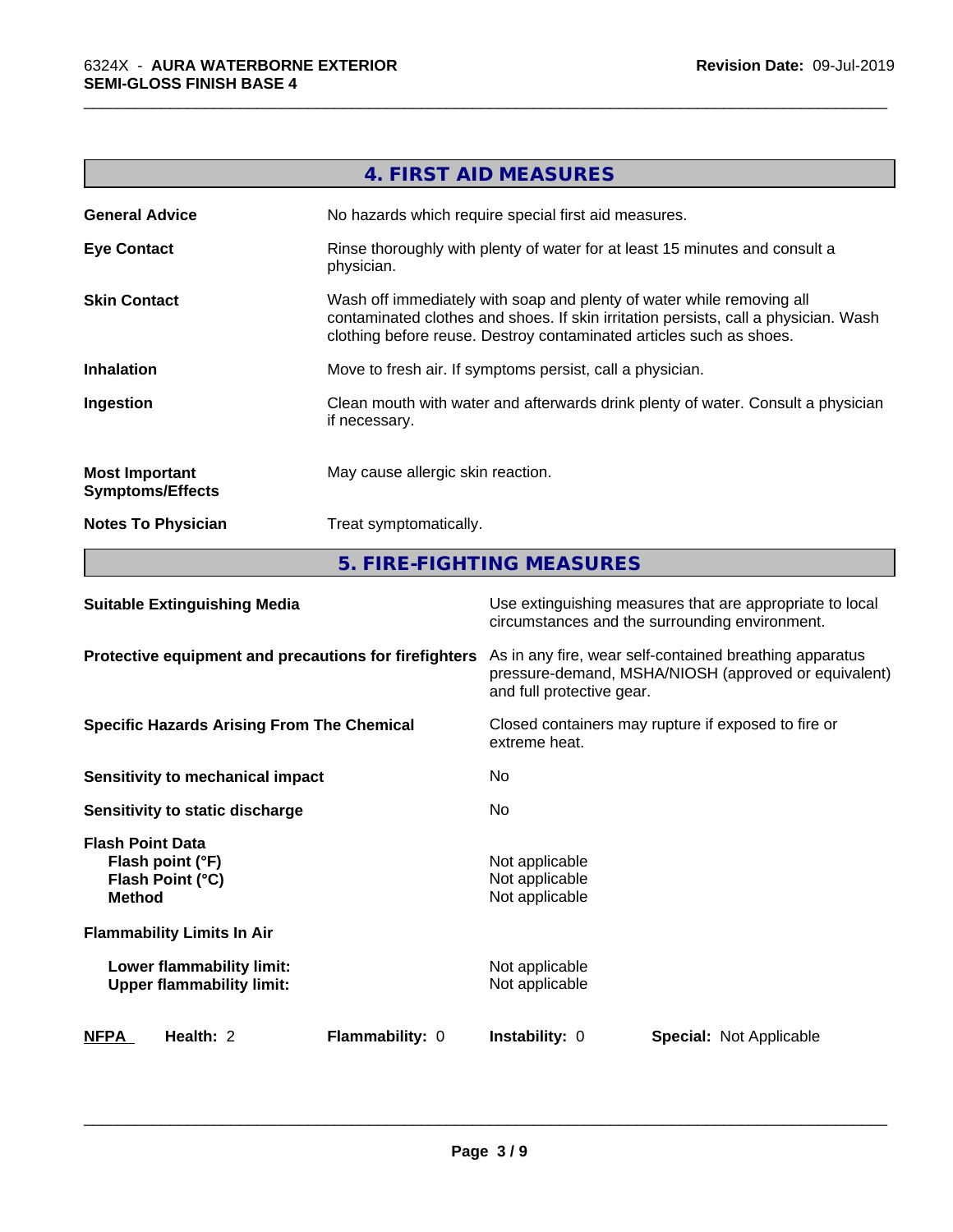#### **NFPA Legend**

- 0 Not Hazardous
- 1 Slightly
- 2 Moderate
- 3 High
- 4 Severe

*The ratings assigned are only suggested ratings, the contractor/employer has ultimate responsibilities for NFPA ratings where this system is used.*

\_\_\_\_\_\_\_\_\_\_\_\_\_\_\_\_\_\_\_\_\_\_\_\_\_\_\_\_\_\_\_\_\_\_\_\_\_\_\_\_\_\_\_\_\_\_\_\_\_\_\_\_\_\_\_\_\_\_\_\_\_\_\_\_\_\_\_\_\_\_\_\_\_\_\_\_\_\_\_\_\_\_\_\_\_\_\_\_\_\_\_\_\_

*Additional information regarding the NFPA rating system is available from the National Fire Protection Agency (NFPA) at www.nfpa.org.*

# **6. ACCIDENTAL RELEASE MEASURES**

| <b>Personal Precautions</b>      | Avoid contact with skin, eyes and clothing. Ensure adequate ventilation.                                                                                                         |  |
|----------------------------------|----------------------------------------------------------------------------------------------------------------------------------------------------------------------------------|--|
| <b>Other Information</b>         | Prevent further leakage or spillage if safe to do so.                                                                                                                            |  |
| <b>Environmental precautions</b> | See Section 12 for additional Ecological Information.                                                                                                                            |  |
| <b>Methods for Cleaning Up</b>   | Soak up with inert absorbent material. Sweep up and shovel into suitable<br>containers for disposal.                                                                             |  |
|                                  | 7. HANDLING AND STORAGE                                                                                                                                                          |  |
| <b>Handling</b>                  | Avoid contact with skin, eyes and clothing. Avoid breathing vapors, spray mists or<br>sanding dust. In case of insufficient ventilation, wear suitable respiratory<br>equipment. |  |
| <b>Storage</b>                   | Keep container tightly closed. Keep out of the reach of children.                                                                                                                |  |
| <b>Incompatible Materials</b>    | No information available                                                                                                                                                         |  |

# **8. EXPOSURE CONTROLS/PERSONAL PROTECTION**

# **Exposure Limits**

| <b>Chemical name</b> | <b>ACGIH TLV</b>                                     | <b>OSHA PEL</b>           |
|----------------------|------------------------------------------------------|---------------------------|
| --<br>Zinc oxide     | <b>TWA</b><br>$\angle$ mg/m <sup>3</sup> - $\degree$ | TWA<br>ა mg/mª - 1        |
|                      | STEL<br>$10 \text{ mg/m}^3 - 7$                      | <b>TWA</b><br>15 mg/m $3$ |

#### **Legend**

ACGIH - American Conference of Governmental Industrial Hygienists Exposure Limits OSHA - Occupational Safety & Health Administration Exposure Limits N/E - Not Established

| <b>Engineering Measures</b>          | Ensure adequate ventilation, especially in confined areas.                                                                          |  |
|--------------------------------------|-------------------------------------------------------------------------------------------------------------------------------------|--|
| <b>Personal Protective Equipment</b> |                                                                                                                                     |  |
| <b>Eye/Face Protection</b>           | Safety glasses with side-shields.                                                                                                   |  |
| <b>Skin Protection</b>               | Protective gloves and impervious clothing.                                                                                          |  |
| <b>Respiratory Protection</b>        | In case of insufficient ventilation wear suitable respiratory equipment.                                                            |  |
| <b>Hygiene Measures</b>              | Avoid contact with skin, eyes and clothing. Remove and wash contaminated<br>clothing before re-use. Wash thoroughly after handling. |  |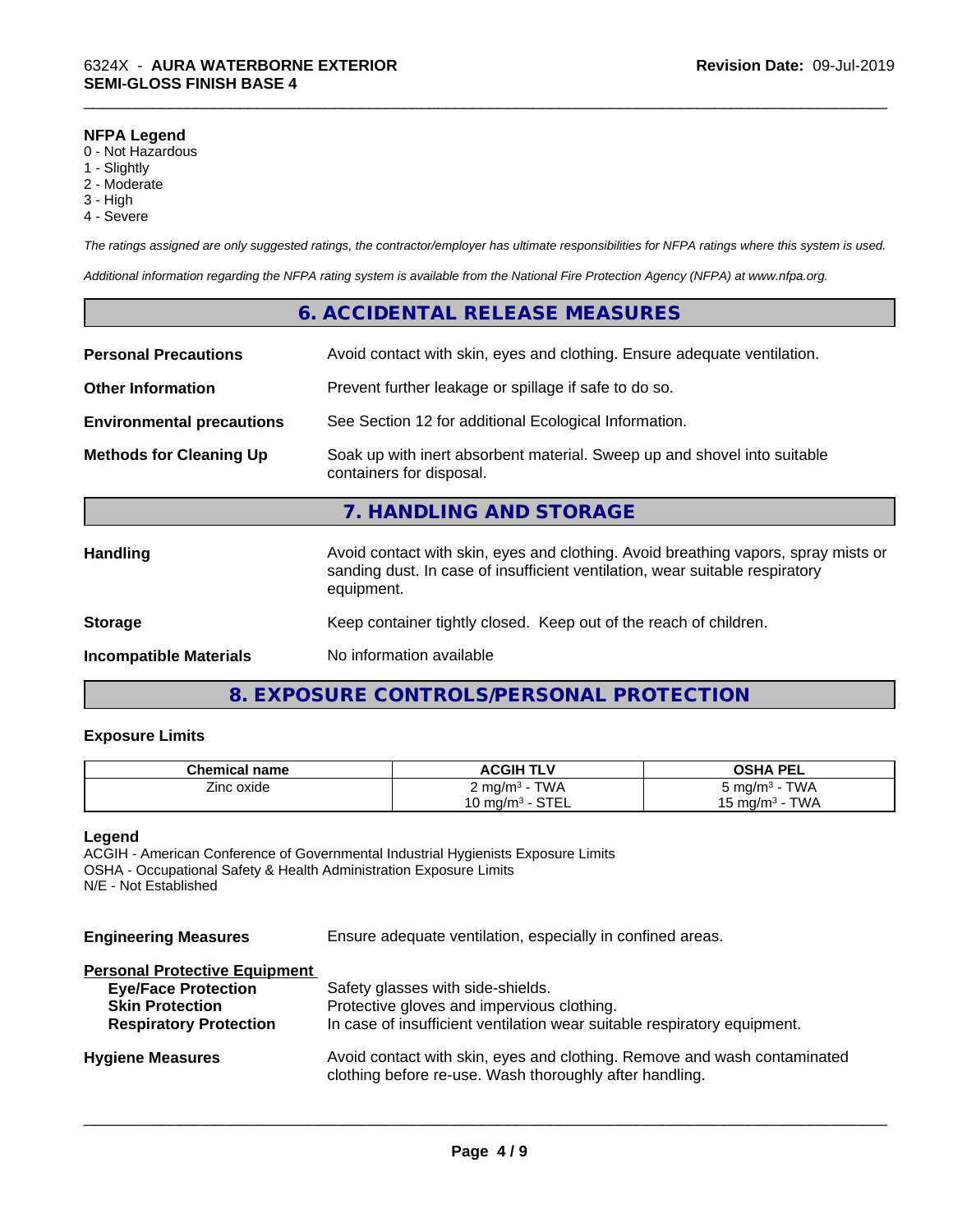# **9. PHYSICAL AND CHEMICAL PROPERTIES**

**Appearance** liquid **and a limitation** of the liquid development of the liquid liquid and liquid and liquid and little control. In the little control of the little control of the little control of the little control of the **Odor Threshold No information available No information available Density (lbs/gal)** 8.6 - 9.0 **Specific Gravity** 1.03 - 1.08 **pH** No information available **Viscosity (cps)** No information available **Solubility(ies)** No information available **Water solubility Mater Solubility**<br> **Evaporation Rate** Mate No information available **Vapor pressure** No information available **Vapor density**<br> **We Solids**<br>
We Solids
20 - 40 **Wt. % Solids** 30 - 40<br> **Vol. % Solids** 25 - 35 **Vol. % Solids Wt. % Volatiles** 60 - 70 **Vol. % Volatiles VOC Regulatory Limit (g/L)** < 50 **Boiling Point (°F)** 212 **Boiling Point (°C) Freezing point (°F)** 32 **Freezing Point (°C)**<br> **Flash point (°F)**<br> **Flash point (°F)**<br> **Point (°F)**<br> **Point (°F)**<br> **Point (°F)**<br> **Point (°F)**<br> **Point (°F) Flash point (°F)**<br> **Flash Point (°C)**<br> **Flash Point (°C)**<br> **C Flash Point (°C) Method**<br> **Flammability (solid. gas)**<br> **Commability (solid. gas)**<br> **Not** applicable **Flammability** (solid, gas) **Upper flammability limit:** Not applicable **Lower flammability limit:**<br> **Autoignition Temperature (°F)** Not applicable havailable **Autoignition Temperature (°F) Autoignition Temperature (°C)** No information available **Decomposition Temperature (°F)** No information available<br> **Decomposition Temperature (°C)** No information available **Decomposition Temperature (°C) Partition coefficient** No information available

little or no odor **Evaporation Rate** No information available

\_\_\_\_\_\_\_\_\_\_\_\_\_\_\_\_\_\_\_\_\_\_\_\_\_\_\_\_\_\_\_\_\_\_\_\_\_\_\_\_\_\_\_\_\_\_\_\_\_\_\_\_\_\_\_\_\_\_\_\_\_\_\_\_\_\_\_\_\_\_\_\_\_\_\_\_\_\_\_\_\_\_\_\_\_\_\_\_\_\_\_\_\_

# **10. STABILITY AND REACTIVITY**

| <b>Reactivity</b>                       | Not Applicable                           |
|-----------------------------------------|------------------------------------------|
| <b>Chemical Stability</b>               | Stable under normal conditions.          |
| <b>Conditions to avoid</b>              | Prevent from freezing.                   |
| <b>Incompatible Materials</b>           | No materials to be especially mentioned. |
| <b>Hazardous Decomposition Products</b> | None under normal use.                   |
| Possibility of hazardous reactions      | None under normal conditions of use.     |

## **11. TOXICOLOGICAL INFORMATION**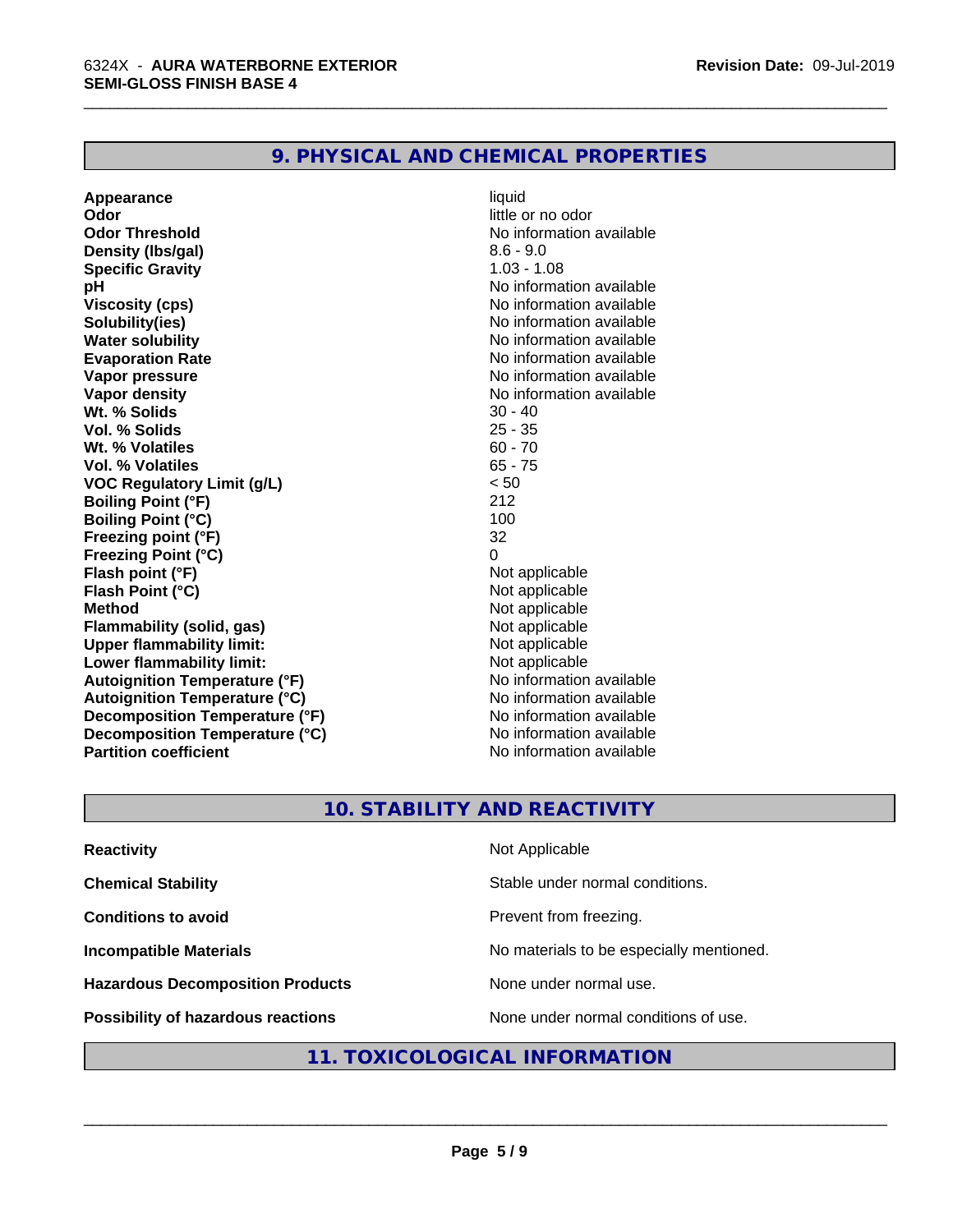| <b>Product Information</b>               |                                                                                                                 |  |
|------------------------------------------|-----------------------------------------------------------------------------------------------------------------|--|
| Information on likely routes of exposure |                                                                                                                 |  |
| <b>Principal Routes of Exposure</b>      | Eye contact, skin contact and inhalation.                                                                       |  |
| <b>Acute Toxicity</b>                    |                                                                                                                 |  |
| <b>Product Information</b>               | No information available                                                                                        |  |
|                                          | Symptoms related to the physical, chemical and toxicological characteristics                                    |  |
| <b>Symptoms</b>                          | No information available                                                                                        |  |
|                                          | Delayed and immediate effects as well as chronic effects from short and long-term exposure                      |  |
| Eye contact                              | May cause slight irritation.                                                                                    |  |
| <b>Skin contact</b>                      | Substance may cause slight skin irritation. Prolonged or repeated contact may dry<br>skin and cause irritation. |  |
| <b>Inhalation</b>                        | May cause irritation of respiratory tract.                                                                      |  |
| Ingestion                                | Ingestion may cause gastrointestinal irritation, nausea, vomiting and diarrhea.                                 |  |
| <b>Sensitization</b>                     | May cause an allergic skin reaction                                                                             |  |
| <b>Neurological Effects</b>              | No information available.                                                                                       |  |
| <b>Mutagenic Effects</b>                 | No information available.                                                                                       |  |
| <b>Reproductive Effects</b>              | May damage fertility or the unborn child.                                                                       |  |
| <b>Developmental Effects</b>             | No information available.                                                                                       |  |
| <b>Target organ effects</b>              | No information available.                                                                                       |  |
| <b>STOT - single exposure</b>            | No information available.                                                                                       |  |
| <b>STOT - repeated exposure</b>          | No information available.                                                                                       |  |
| Other adverse effects                    | No information available.                                                                                       |  |
| <b>Aspiration Hazard</b>                 | No information available                                                                                        |  |

# **Numerical measures of toxicity**

# **The following values are calculated based on chapter 3.1 of the GHS document**

# **Component Information**

| Chemical name                                                                             | Oral LD50            | Dermal LD50                              | <b>Inhalation LC50</b> |
|-------------------------------------------------------------------------------------------|----------------------|------------------------------------------|------------------------|
| Sodium C14-C16 olefin sulfonate<br>68439-57-6                                             | $= 2310$ mg/kg (Rat) | $= 6300$ mg/kg (Rabbit)                  |                        |
| Decanedioic acid,<br>  bis(1,2,2,6,6-pentamethyl-4-piperidi  <br>nyl) ester<br>41556-26-7 | $= 2615$ mg/kg (Rat) |                                          |                        |
| Carbamic acid,<br>1H-benzimidazol-2-yl-, methyl ester<br>10605-21-7                       | $= 6400$ mg/kg (Rat) | $= 2$ g/kg (Rat) = 8500 mg/kg<br>Rabbit) |                        |
| Zinc oxide<br>1314-13-2                                                                   | $>$ 5000 mg/kg (Rat) |                                          |                        |

# **Carcinogenicity**

*There are no known carcinogenic chemicals in this product above reportable levels.*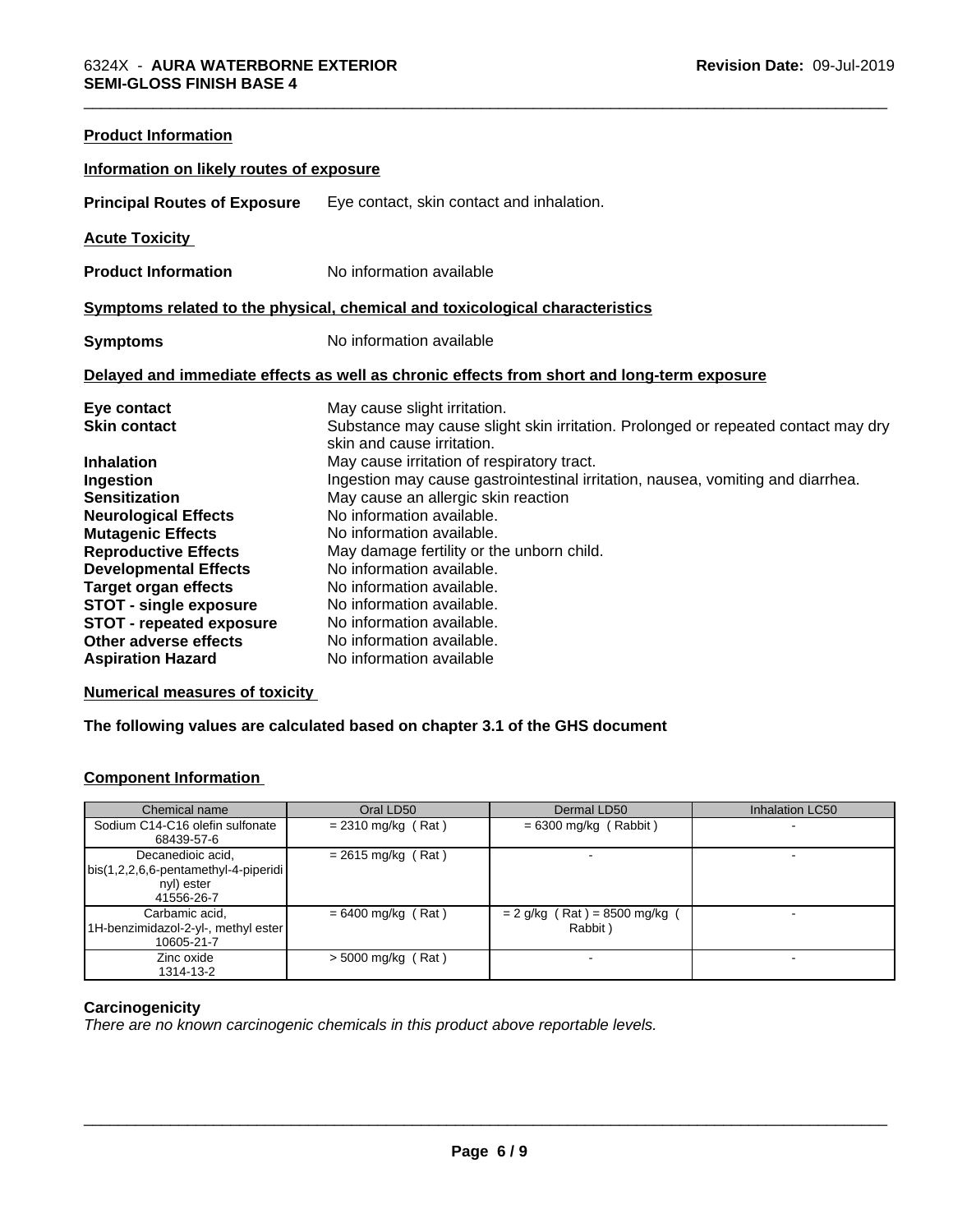# **12. ECOLOGICAL INFORMATION**

\_\_\_\_\_\_\_\_\_\_\_\_\_\_\_\_\_\_\_\_\_\_\_\_\_\_\_\_\_\_\_\_\_\_\_\_\_\_\_\_\_\_\_\_\_\_\_\_\_\_\_\_\_\_\_\_\_\_\_\_\_\_\_\_\_\_\_\_\_\_\_\_\_\_\_\_\_\_\_\_\_\_\_\_\_\_\_\_\_\_\_\_\_

# **Ecotoxicity Effects**

The environmental impact of this product has not been fully investigated.

#### **Product Information**

#### **Acute Toxicity to Fish**

No information available

#### **Acute Toxicity to Aquatic Invertebrates**

No information available

#### **Acute Toxicity to Aquatic Plants**

No information available

#### **Persistence / Degradability**

No information available.

#### **Bioaccumulation**

There is no data for this product.

#### **Mobility in Environmental Media**

No information available.

#### **Ozone**

No information available

#### **Component Information**

#### **Acute Toxicity to Fish**

Carbamic acid, 1H-benzimidazol-2-yl-, methyl ester LC50: 1.5 mg/L (Rainbow Trout - 96 hr.)

#### **Acute Toxicity to Aquatic Invertebrates**

Carbamic acid, 1H-benzimidazol-2-yl-, methyl ester LC50: 0.22 mg/L (water flea - 48 hr.)

#### **Acute Toxicity to Aquatic Plants**

No information available

| 13. DISPOSAL CONSIDERATIONS |
|-----------------------------|
|-----------------------------|

#### **Waste Disposal Method** Dispose of in accordance with federal, state, and local regulations. Local requirements may vary, consult your sanitation department or state-designated environmental protection agency for more disposal options.

# **14. TRANSPORT INFORMATION**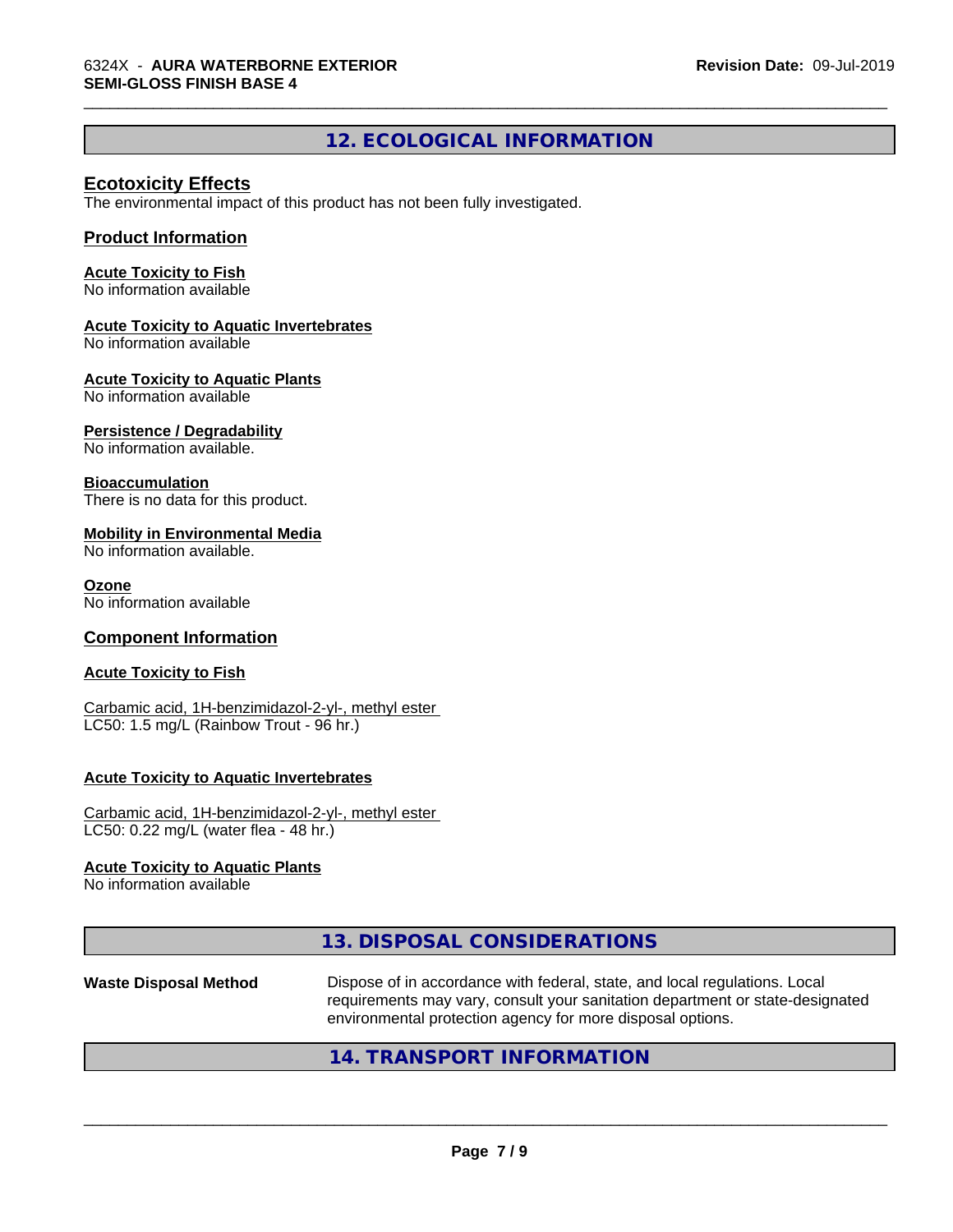| <b>DOT</b>         | Not regulated                     |
|--------------------|-----------------------------------|
| <b>ICAO / IATA</b> | Not regulated                     |
| <b>IMDG / IMO</b>  | Not regulated                     |
|                    | <b>15. REGULATORY INFORMATION</b> |

# **International Inventories**

| <b>TSCA: United States</b> | Yes - All components are listed or exempt. |
|----------------------------|--------------------------------------------|
| <b>DSL: Canada</b>         | Yes - All components are listed or exempt. |

# **Federal Regulations**

| SARA 311/312 hazardous categorization |     |  |
|---------------------------------------|-----|--|
| Acute health hazard                   | Yes |  |
| Chronic Health Hazard                 | Yes |  |
| Fire hazard                           | Nο  |  |
| Sudden release of pressure hazard     | Nο  |  |
| Reactive Hazard                       | No  |  |

#### **SARA 313**

Section 313 of Title III of the Superfund Amendments and Reauthorization Act of 1986 (SARA). This product contains a chemical or chemicals which are subject to the reporting requirements of the Act and Title 40 of the Code of Federal Regulations, Part 372:

*None*

**Clean Air Act,Section 112 Hazardous Air Pollutants (HAPs) (see 40 CFR 61)**

This product contains the following HAPs:

*None*

# **US State Regulations**

# **California Proposition 65**

**A WARNING:** Cancer and Reproductive Harm– www.P65warnings.ca.gov

# **State Right-to-Know**

| <b>Chemical name</b>                                          | <b>Massachusetts</b> | <b>New Jersey</b> | Pennsylvania |
|---------------------------------------------------------------|----------------------|-------------------|--------------|
| $\sim$<br>- 4 ப<br>:Carbamic acid.<br>I H-benzimidazol-2-vl-. |                      |                   |              |
| methyl ester                                                  |                      |                   |              |

# **Legend**

X - Listed